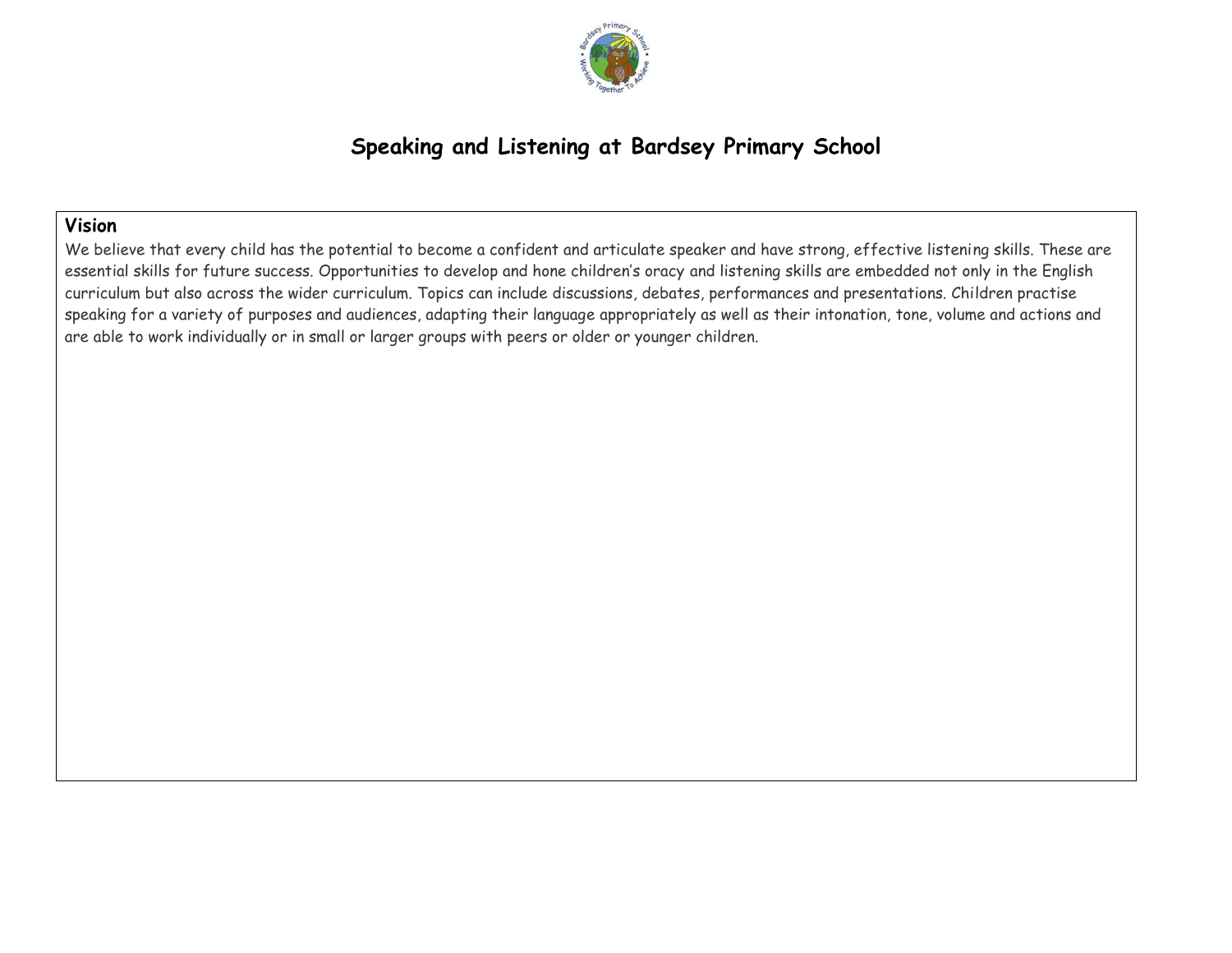#### **Please click the link to see the expectations for Communication and Language for EYFS: <https://www.foundationyears.org.uk/files/2012/03/Development-Matters-FINAL-PRINT-AMENDED.pdf>**

**Please click the link to see the expectations for Speaking and Listening for KS1: [https://www.gov.uk/government/publications/national-curriculum](https://www.gov.uk/government/publications/national-curriculum-in-england-english-programmes-of-study/national-curriculum-in-england-english-programmes-of-study#key-stage-1---year-2)[in-england-english-programmes-of-study/national-curriculum-in-england-english-programmes-of-study#key-stage-1---year-2](https://www.gov.uk/government/publications/national-curriculum-in-england-english-programmes-of-study/national-curriculum-in-england-english-programmes-of-study#key-stage-1---year-2)**

**Please click the link to see the expectations for Speaking and Listening for KS2: [https://www.gov.uk/government/publications/national-curriculum](https://www.gov.uk/government/publications/national-curriculum-in-england-english-programmes-of-study/national-curriculum-in-england-english-programmes-of-study#years-3-and-4-programme-of-study)[in-england-english-programmes-of-study/national-curriculum-in-england-english-programmes-of-study#years-3-and-4-programme-of-study](https://www.gov.uk/government/publications/national-curriculum-in-england-english-programmes-of-study/national-curriculum-in-england-english-programmes-of-study#years-3-and-4-programme-of-study)**

#### **Intent**

Our intention is for children to:

- actively listen to others
- express their opinions, articulate feelings and listen to and respond appropriately in a range of situations
- use a wide-ranging vocabulary to express themselves effectively
- participate with different groups of children to present ideas with confidence, valuing the views of others
- speak audibly and confidently before an audience (for example when presenting in a group to the class or when performing in school plays).

#### **Implementation**

#### **Progression**

The teachers have worked in collaboration to ensure Speaking and Listening is embedded throughout our curriculum due to its cross-curricular nature and importance as a life-long skill. Our holistic approach in the teaching and learning of speaking and listening skills, alongside focused, discrete lessons enables each child to progress year on year.

#### **Teaching**

Approaches to teaching and learning encourage pupils to voice their ideas in small group and class discussions, as we recognise that sharing and explaining concepts with peers enhances learning. All staff model active listening and have high expectations upon the children's listening skills. The children are supported and encouraged to demonstrate the behaviours associated with active listening, for example, eye contact, social cues. Circle time, story time and restorative practice provide key opportunities to reinforce these skills.

Whole class reading sessions encourage pupils to explore unfamiliar vocabulary and expand their knowledge of words. Staff model correct grammar in speech and encourage children to reflect this in their use of spoken and written language. Children are given the chance to orally rehearse ideas for writing regularly.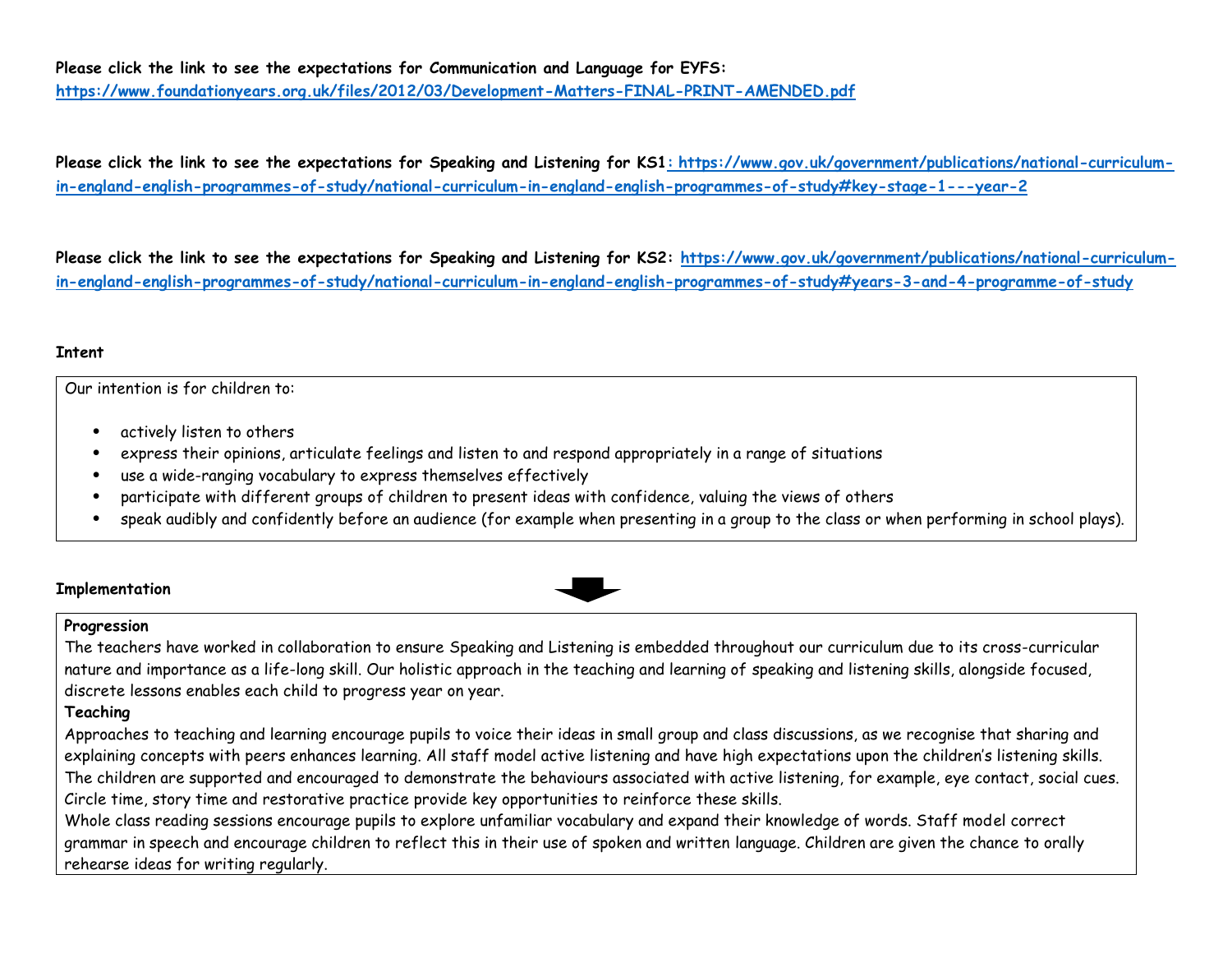Drama is used across the curriculum to explore and engage children in their learning. This gives children the chance to embed vocabulary in shared activities.

Children in Reception perform a nativity play each Christmas; KS1 and KS2 children also perform Christmas productions.

### **Key Vocabulary**

Staff model the use of higher- level vocabulary within their speech and expanding children's vocabulary is a key focus from EYFS. Subject specific vocabulary is embedded across the curriculum, through teacher modelling, in context. Contextual learning helps children to understand new words and supports them in including them in their work.

### **Independent learning**

The pupil voice at Bardsey Primary School is strong and the children feel empowered to share their views, thoughts and feelings. For example, through School Council, Class Councils and class debates. The children are given opportunities to present in small groups, for example, to share research in a Foundation Subject. During vocabulary and whole class reading sessions, the children are encouraged to apply their skills independently and develop the ability over time to make their point and find evidence to back it up.

## **High Quality Resources**

The teachers have worked collaboratively to devise a long-term plan of texts which provide stimulating, wide-ranging and engaging materials to inspire and motivate speaking and listening. All classrooms display key vocabulary effectively and model referring to this language. We also use Vocabulary Ninja resources to ensure we teach vocabulary in different ways. Interesting objects, photographs, current affairs, film clips are some of the creative resources utilized to encourage speaking and listening.

## **Outdoor Learning**

Across all key stages, children have a range of opportunities to take their learning outdoors and to explore outdoor environments which aim to inspire their speaking and listening. For example, Welly Wednesdays in EYFS often inspire the sharing of ideas and the building of dialogue.

## **Curriculum Enhancements (visits, visitors, themed weeks/days)**

School visits and visitors into school are used to inspire, inform or give purpose to teaching and learning of speaking and listening. 'Hooks' for learning, for example, at the beginning of a topic often generate lots of talk and discussion.

# **CPD**

Continuous training to ensure teacher skill and knowledge is developed to teach the subject with confidence and accuracy. The Subject Lead will effectively seek courses that link to key actions for the development of speaking and listening and then effectively feedback to colleagues.

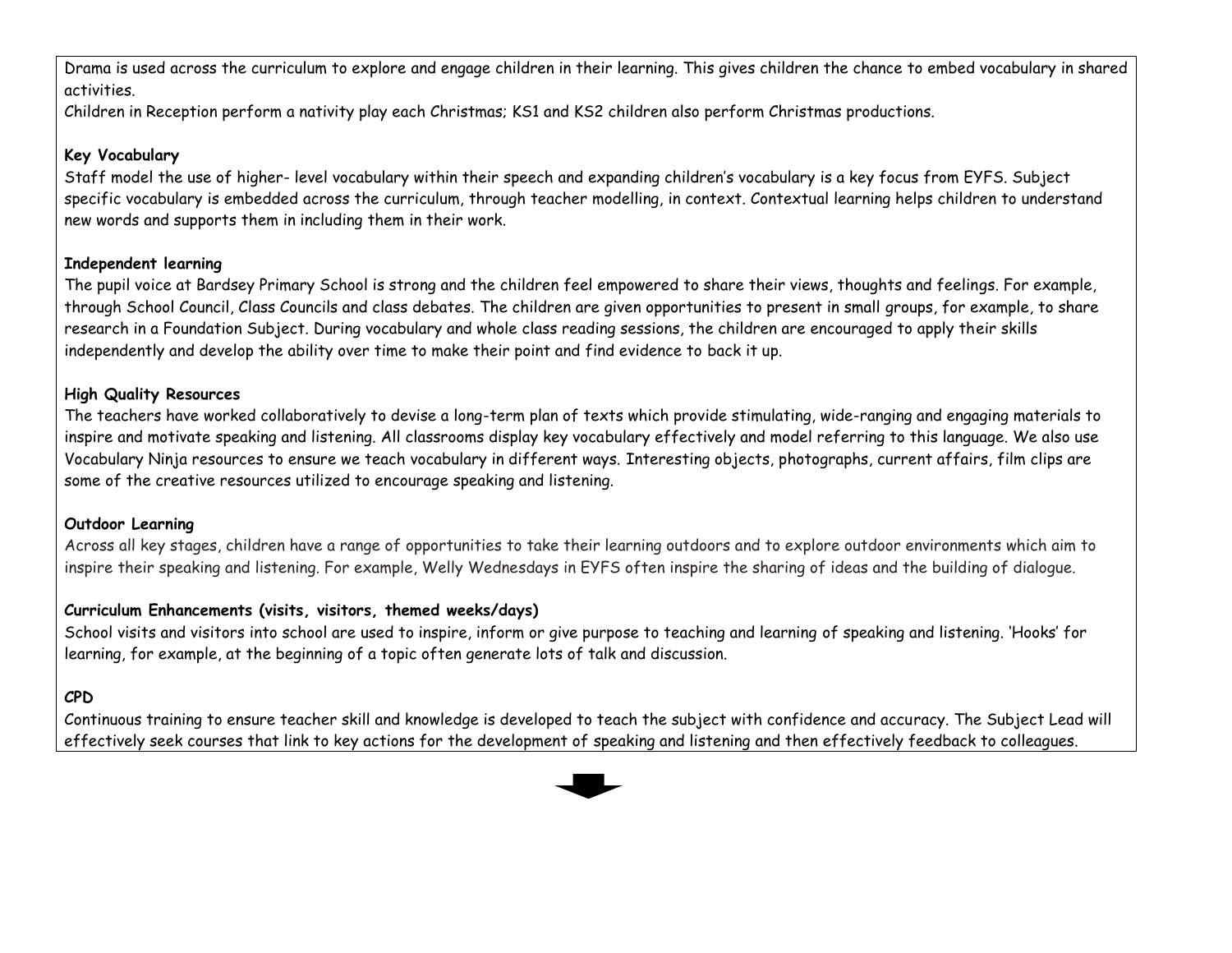### **Impact**

- In a safe and encouraging environment, children develop into confident communicators who illuminate the goodness in each other by listening, speaking with kindness and empathy and explaining with clarity and confidence.
- Children recognise that speaking and listening can lie at the heart of conveying character, and that through speaking and listening effectively, misunderstandings can be addressed and relationships enhanced.
- •

#### **Leadership, Assessment and Feedback**

The subject leader will work in collaboration with teachers to monitor progression in Speaking and Listening.

Feedback to speaking and listening activities, for example, a debate or piece of drama can be written, however, it is often verbal and occurs 'in the moment'. Photographs, video clips or video recordings can be effective ways to gather evidence of learning and make assessments. Vocabulary work lends itself more to written feedback, self or peer marking or whole-class feedback.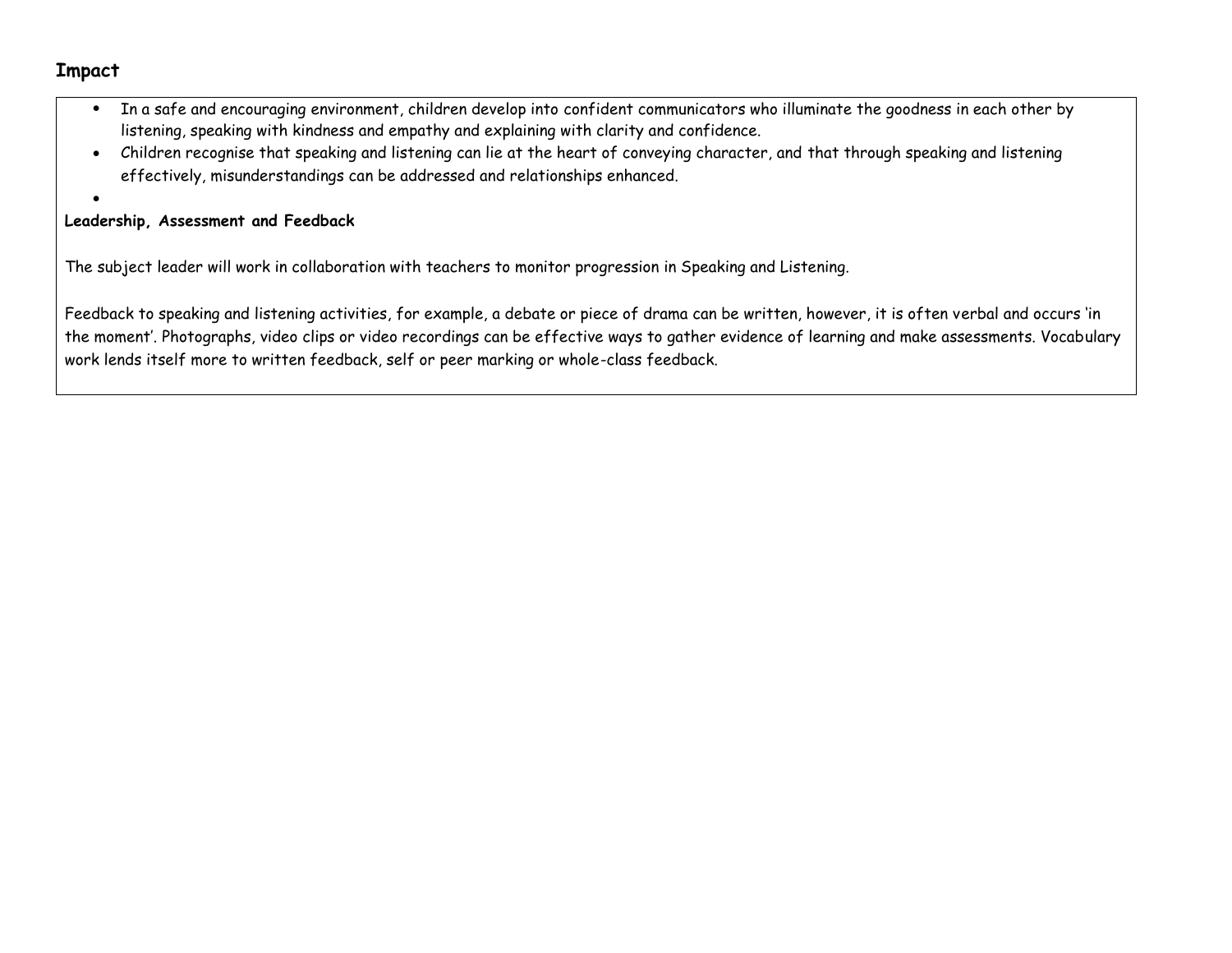#### **Progression Map**

|                                   | EYFS (30 - 50mths<br>to ELGs)                                                                                                                                                                                                                                                                                                                                                                                                                                                                                                                                                                                                                                                                                 | KS1                                                                                      |                                                                                                                                                                                      | KS <sub>2</sub>                                                                                                                       |                                                                                                                                    |                                                                                                                                                                                                                                                                                             |                                                                                         |
|-----------------------------------|---------------------------------------------------------------------------------------------------------------------------------------------------------------------------------------------------------------------------------------------------------------------------------------------------------------------------------------------------------------------------------------------------------------------------------------------------------------------------------------------------------------------------------------------------------------------------------------------------------------------------------------------------------------------------------------------------------------|------------------------------------------------------------------------------------------|--------------------------------------------------------------------------------------------------------------------------------------------------------------------------------------|---------------------------------------------------------------------------------------------------------------------------------------|------------------------------------------------------------------------------------------------------------------------------------|---------------------------------------------------------------------------------------------------------------------------------------------------------------------------------------------------------------------------------------------------------------------------------------------|-----------------------------------------------------------------------------------------|
| Spoken<br>Language*               | $30 - 50$ months<br>$40 - 60$ months<br><b>Early Learning</b><br><b>Goals</b>                                                                                                                                                                                                                                                                                                                                                                                                                                                                                                                                                                                                                                 | Year 1                                                                                   | Year <sub>2</sub>                                                                                                                                                                    | Year <sub>3</sub>                                                                                                                     | Year 4                                                                                                                             | Year <sub>5</sub>                                                                                                                                                                                                                                                                           | Year <sub>6</sub>                                                                       |
| <b>Listening</b><br><b>Skills</b> | To listen to others one to<br>one or in small groups,<br>when a conversation<br>interests them.<br>To focus attention - still<br>listen or do, but can shift<br>own attention.<br>To be able to follow<br>directions (if not intently<br>focused on own choice of<br>activity).<br>To maintain attention,<br>concentrate and sit<br>quietly during appropriate<br>activity.<br>To have two-channelled<br>attention - can listen and<br>do for short span.<br>To understand humour.<br>e.g. nonsense rhymes,<br>jokes.<br>To follow a story without<br>pictures or props.<br>To listen attentively in a<br>range of situations.<br>To give their attention to<br>what others say and<br>respond appropriately, | To listen to others in a<br>range of situations and<br>usually respond<br>appropriately. | To listen carefully and<br>respond with increasing<br>appropriateness to what<br>has been said, e.g.<br>make a helpful<br>contribution when<br>speaking in a small<br>reading group. | To listen carefully in a<br>range of different<br>contexts and usually<br>respond appropriately to<br>both adults and their<br>peers. | To listen carefully in a<br>range of different contexts<br>and usually respond<br>appropriately to both<br>adults and their peers. | To listen carefully,<br>making timely<br>contributions and<br>asking questions that<br>are responsive to<br>others' ideas and views,<br>e.g. participate in a<br>collaborative project<br>where they listen to the<br>ideas of others and<br>adapt these to meet the<br>needs of the group. | To make improvements<br>based on constructive<br>feedback on their listening<br>skills. |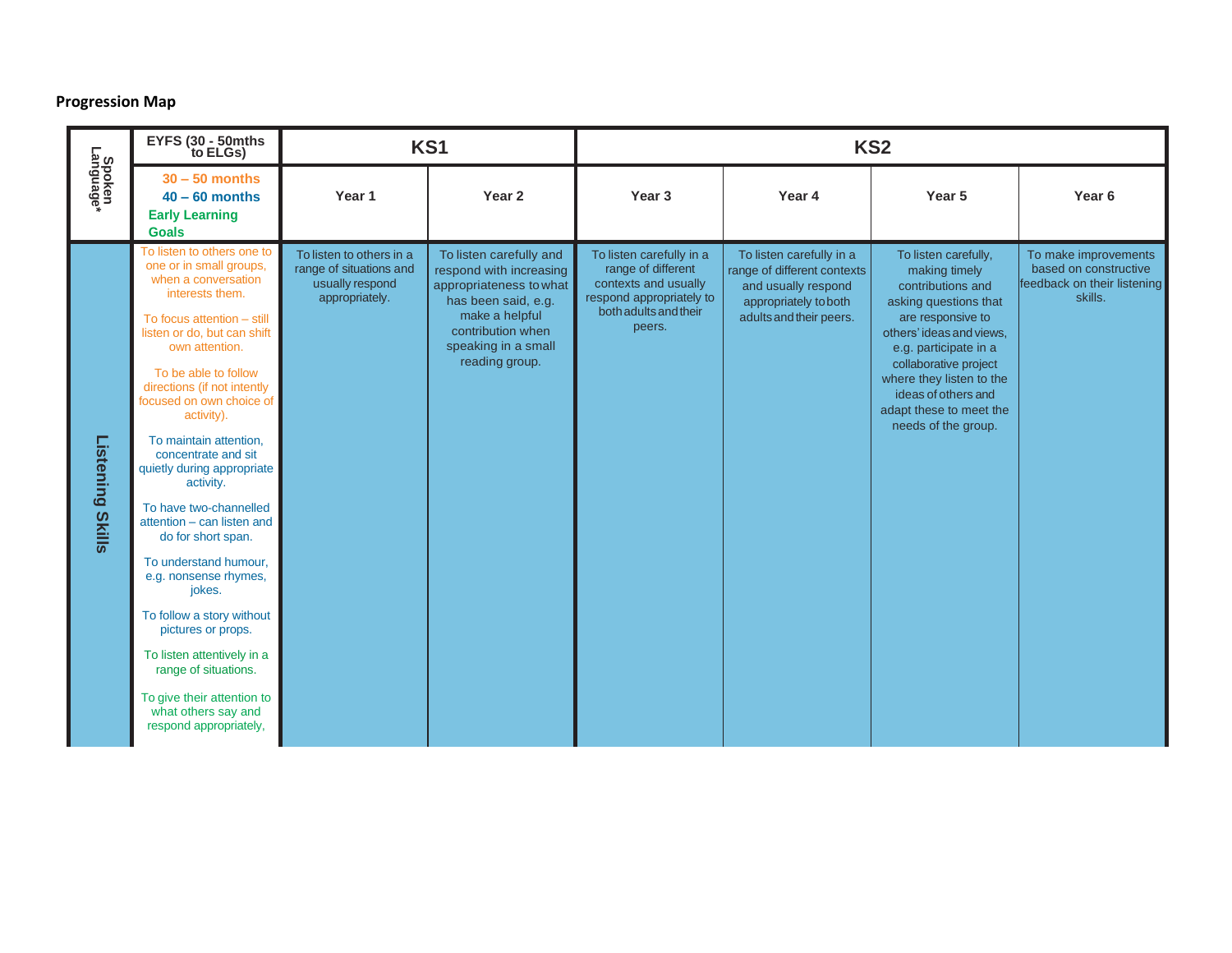|                                                       | while engaged in another<br>activity.                                                                                                                                                                                                                                                                                                                                                                                                                               |                                                                                                                                                                                       |                                                                                                                                                                                                                                        |                                                                                                                                                                                              |                                                                                                                                                                                                           |                                                                                                                                                                                              |                                                                                                                                                                                |
|-------------------------------------------------------|---------------------------------------------------------------------------------------------------------------------------------------------------------------------------------------------------------------------------------------------------------------------------------------------------------------------------------------------------------------------------------------------------------------------------------------------------------------------|---------------------------------------------------------------------------------------------------------------------------------------------------------------------------------------|----------------------------------------------------------------------------------------------------------------------------------------------------------------------------------------------------------------------------------------|----------------------------------------------------------------------------------------------------------------------------------------------------------------------------------------------|-----------------------------------------------------------------------------------------------------------------------------------------------------------------------------------------------------------|----------------------------------------------------------------------------------------------------------------------------------------------------------------------------------------------|--------------------------------------------------------------------------------------------------------------------------------------------------------------------------------|
| <b>Following</b><br>Instruction                       | To respond to simple<br>instructions, e.g. to get<br>or put away an object.<br>To respond to<br>instructions involving a<br>two-part sequence.<br>To follow instructions<br>involving several ideas<br>or actions.                                                                                                                                                                                                                                                  | To understand<br>instructions with more<br>than one point in many<br>situations.                                                                                                      | To fully understand<br>instructions with more<br>than one point in many<br>situations and<br>independently seek<br>clarification when a<br>message is not clear.<br>To attempt to follow<br>instructions before<br>seeking assistance. | To follow instructions in a<br>range of unfamiliar<br>situations.<br>To recognise when it is<br>needed and ask for<br>specific additional<br>information to clarify<br>instructions.         |                                                                                                                                                                                                           | To follow complex directions/multi-step instructions without the need for<br>repetition.                                                                                                     |                                                                                                                                                                                |
| <b>Asking</b><br>ନ୍ତ<br><b>Answering</b><br>Questions | To begin to understand<br>'why' and 'how'<br>questions.<br>To question why things<br>happen and give<br>explanations. Asks who,<br>what, when and how.<br>To comment and ask<br>questions about<br>aspects of their familiar<br>world, such as the place<br>where they live or the<br>natural world.<br>To ask appropriate<br>questions of others.<br>To answer 'how' and<br>'why' questions about<br>their experiences and in<br>response to stories or<br>events. | To begin to ask<br>questions that are linked<br>to the topic being<br>discussed.<br>To answer questions on<br>a wider range of topics<br>(sometimes may only be<br>one-word answers). | To show that they are<br>following a conversation<br>by asking relevant and<br>timely questions.<br>To answer questions<br>using clear sentences.<br>To begin to give<br>reasoning behind their<br>answers when prompted<br>to do so.  | To ask questions that<br>relate to what has been<br>heard or what was<br>presented to them.<br>To begin to offer support<br>for their answers to<br>questions with justifiable<br>reasoning. | To generate relevant<br>questions to ask a<br>specific<br>speaker/audience in<br>response to what has<br>been said.<br>To regularly offer<br>answers that are<br>supported with justifiable<br>reasoning. | To ask questions which<br>deepen conversations<br>and/or further their<br>knowledge.<br>To understand how to<br>answer questions that<br>require more detailed<br>answers and justification. | To regularly ask relevant<br>questions to extend their<br>understanding and<br>knowledge.<br>To articulate and justify<br>answers with confidence<br>in a range of situations. |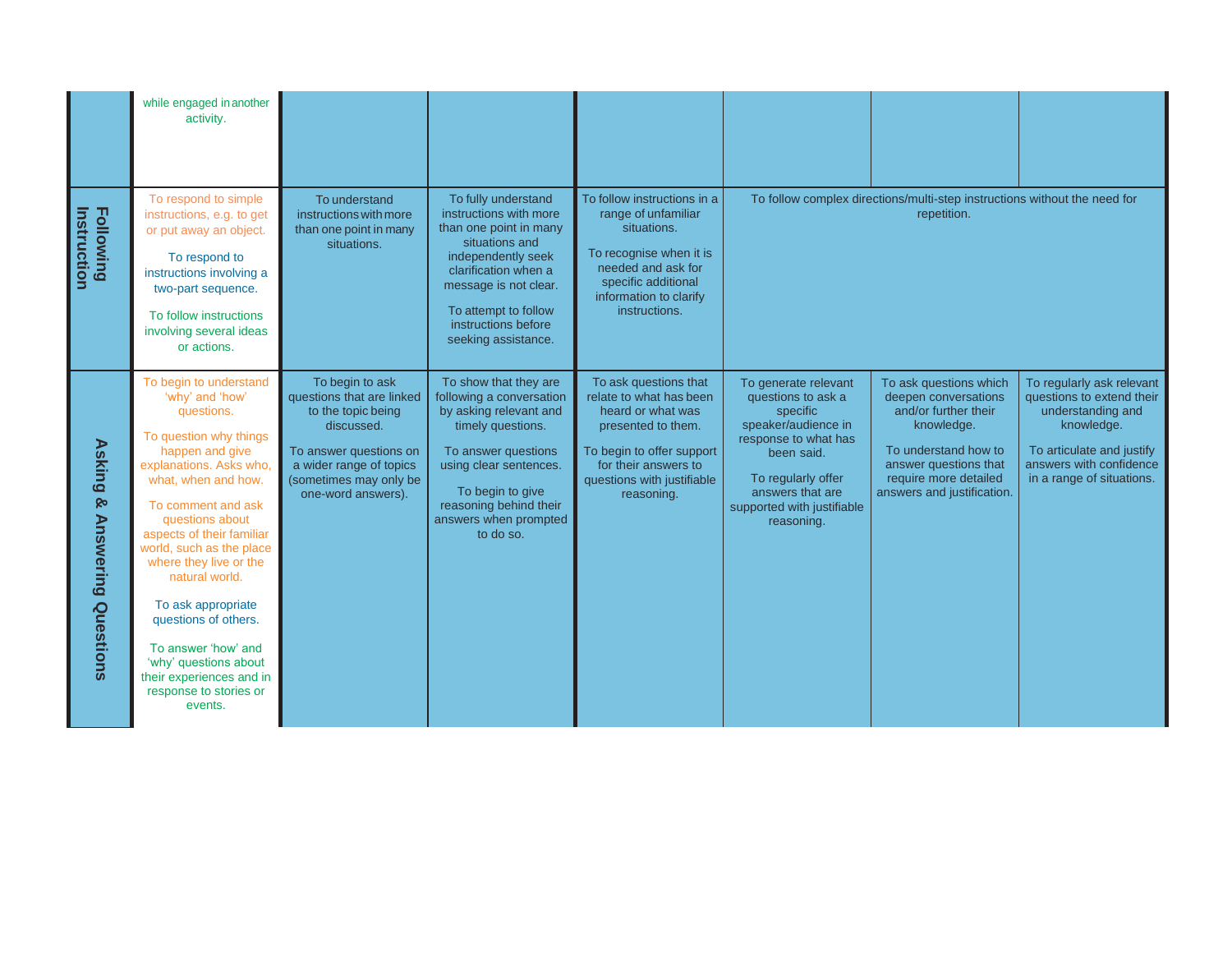| Drama,<br>Performance<br>Q٥<br>Confidence                 | To use intonation.<br>rhythm and phrasing to<br>make the meaning clear<br>to others.<br>To talk confidently with<br>other children when<br>playing, and will<br>communicate freely<br>about own home and<br>community.<br>To confidently speak to<br>others about own needs.<br>wants, interests and<br>opinions.<br>To express themselves<br>effectively, showing<br>awareness of listeners'<br>needs.<br>To speak confidently in a<br>familiar group, will talk<br>about their ideas. | To speak clearly in a way<br>that is easy to<br>understand.<br>To speak in front of<br>larger audiences, e.g. in<br>a class assembly, during<br>a show 'n' tell session.<br>To know when it is their<br>turn to speak in a small<br>group presentation or<br>play performance.<br>To take part in a simple<br>role play of a known<br>story. | To speak confidently<br>within a group of peers<br>so that their message is<br>clear.<br>To practise and rehearse<br>reading sentences and<br>stories aloud.<br>To take on a different<br>role in a drama or role<br>play and discuss the<br>character's feelings.<br>To recognise that<br>sometimes speakers talk<br>differently and discuss<br>reasons why this might<br>happen. | To rehearse reading<br>sentences and stories<br>aloud, taking note of<br>feedback from teachers<br>and peers.<br>To speak regularly in<br>front of large and small<br>audiences.<br>To participate in role play<br>tasks, showing an<br>understanding of<br>character by choosing<br>appropriate words and<br>phrases to indicate a<br>person's emotions. | To use intonation when<br>reading aloud to<br>emphasise punctuation.<br>To practise and rehearse<br>sentences and stories.<br>gaining feedback on their<br>performance from<br>teachers and peers.<br>To take on a specific role<br>in role-play/drama<br>activities and participate<br>in focused discussion<br>while remaining in<br>character.<br>To discuss the language<br>choices of other<br>speakers and how this<br>may vary in different<br>situations. | To narrate stories with<br>intonation and<br>expression to add detail<br>and excitement for the<br>listener.<br>To use feedback from<br>peers and teachers (and<br>from observing other<br>speakers) to make<br>improvements to<br>performance.<br>To combine vocabulary<br>choices, gestures and<br>body movement to take<br>on and maintain the role<br>of a character.                                             | To participate confidently<br>in a range of different<br>performances, role<br>play exercises and<br>improvisations (including<br>acting in role).<br>To gain, maintain and<br>monitor the interest of the<br>listener(s).<br>To select and use<br>appropriate registers for<br>effective communication.                                                                                            |
|-----------------------------------------------------------|-----------------------------------------------------------------------------------------------------------------------------------------------------------------------------------------------------------------------------------------------------------------------------------------------------------------------------------------------------------------------------------------------------------------------------------------------------------------------------------------|----------------------------------------------------------------------------------------------------------------------------------------------------------------------------------------------------------------------------------------------------------------------------------------------------------------------------------------------|------------------------------------------------------------------------------------------------------------------------------------------------------------------------------------------------------------------------------------------------------------------------------------------------------------------------------------------------------------------------------------|-----------------------------------------------------------------------------------------------------------------------------------------------------------------------------------------------------------------------------------------------------------------------------------------------------------------------------------------------------------|-------------------------------------------------------------------------------------------------------------------------------------------------------------------------------------------------------------------------------------------------------------------------------------------------------------------------------------------------------------------------------------------------------------------------------------------------------------------|-----------------------------------------------------------------------------------------------------------------------------------------------------------------------------------------------------------------------------------------------------------------------------------------------------------------------------------------------------------------------------------------------------------------------|-----------------------------------------------------------------------------------------------------------------------------------------------------------------------------------------------------------------------------------------------------------------------------------------------------------------------------------------------------------------------------------------------------|
| <b>Vocabulary Building</b><br><b>Standard</b><br><b>O</b> | To begin to use more<br>complex sentences to<br>link thoughts (e.g. using<br>and, because).<br>To use a range of tenses<br>(e.g. play, playing, will<br>play, played).<br>To use vocabulary<br>focused on objects and<br>people that are of<br>particular importance to<br>them.<br>To build up vocabulary<br>that reflects the breadth<br>of their experiences.                                                                                                                        | To use appropriate<br>vocabulary to describe<br>their immediate world<br>and feelings.<br>To think of alternatives<br>for simple vocabulary<br>choices.                                                                                                                                                                                      | To start to use subject-<br>specific vocabulary to<br>explain, describe and<br>add detail.<br>To suggest words or<br>phrases appropriate to<br>the topic being<br>discussed.<br>To start to vary language<br>according to the situation<br>between formal and<br>informal.<br>To usually speak in<br>grammatically correct<br>sentences.                                           | To use vocabulary that is<br>appropriate to the topic<br>and/or the audience.<br>To recognise powerful<br>vocabulary in stories/<br>texts that they read or<br>listen to and begin to try<br>to use these words and<br>phrases in their own talk.<br>To discuss topics that<br>are unfamiliar to their<br>own direct experience.                          | To regularly use<br>interesting adjectives,<br>adverbial phrases and<br>extended noun phrases<br>in speech.<br>To know and use<br>language that is<br>acceptable in formal and<br>informal situations with<br>increasing confidence.<br>To recognise powerful<br>vocabulary in stories/<br>texts that they read or<br>listen to, building these<br>words and phrases into<br>their own talk in an<br>appropriate way.                                             | To regularly use<br>interesting adjectives,<br>adverbial phrases and<br>extended noun phrases<br>in speech.<br>To know and use<br>language that is<br>acceptable in formal and<br>informal situations with<br>increasing confidence.<br>To recognise powerful<br>vocabulary in stories/<br>texts that they read or<br>listen to, building these<br>words and phrases into<br>their own talk in an<br>appropriate way. | To use relevant<br>strategies to build their<br>vocabulary.<br>To use adventurous and<br>ambitious vocabulary in<br>speech, which is always<br>appropriate to the topic.<br>audience and purpose<br>To speak audibly,<br>fluently and with a full<br>command of Standard<br>English in all situations.<br>To use a broad, deep<br>and rich vocabulary to<br>discuss abstract<br>concepts and a wide |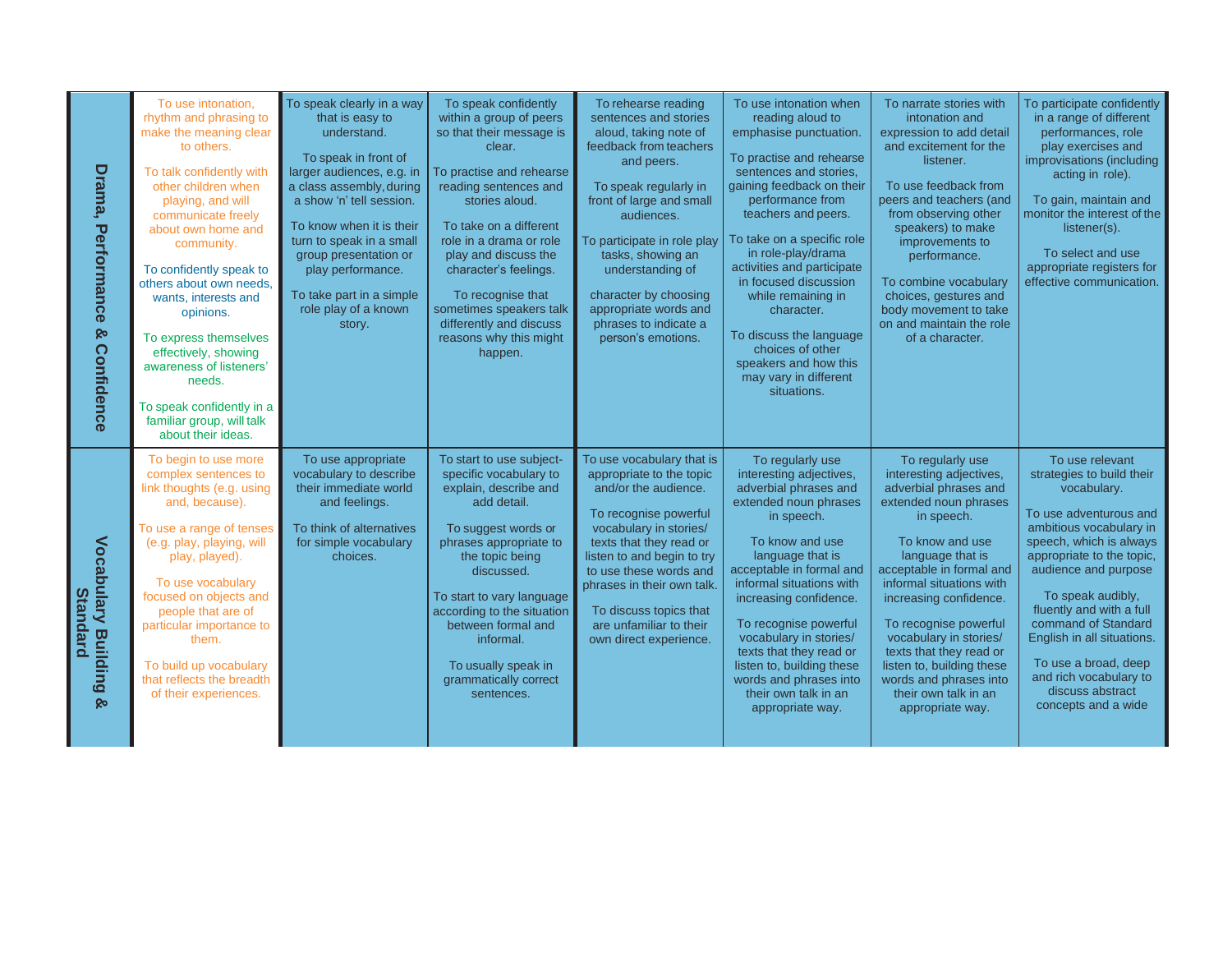| <b>English</b>                                        | To use past, present and<br>future forms accurately<br>when talking about<br>events that have<br>happened or are to<br>happen in the future.                                                                                                                                                                                                                                                                                                                                                                                                                                                                                                                                                                                                                                        |                                                                                                                                                                                                   |                                                                                                                                                                                       |                                                                                                                                                                                                 |                                                                                                                                                                                                                                                          |                                                                                                                                                                                                                                                                 | range of topics.<br>To confidently explain<br>the meaning of words<br>and offer alternative<br>synonyms.                                                                                                                                                                                                                                                                                                                                                                                                                                                                                                                         |
|-------------------------------------------------------|-------------------------------------------------------------------------------------------------------------------------------------------------------------------------------------------------------------------------------------------------------------------------------------------------------------------------------------------------------------------------------------------------------------------------------------------------------------------------------------------------------------------------------------------------------------------------------------------------------------------------------------------------------------------------------------------------------------------------------------------------------------------------------------|---------------------------------------------------------------------------------------------------------------------------------------------------------------------------------------------------|---------------------------------------------------------------------------------------------------------------------------------------------------------------------------------------|-------------------------------------------------------------------------------------------------------------------------------------------------------------------------------------------------|----------------------------------------------------------------------------------------------------------------------------------------------------------------------------------------------------------------------------------------------------------|-----------------------------------------------------------------------------------------------------------------------------------------------------------------------------------------------------------------------------------------------------------------|----------------------------------------------------------------------------------------------------------------------------------------------------------------------------------------------------------------------------------------------------------------------------------------------------------------------------------------------------------------------------------------------------------------------------------------------------------------------------------------------------------------------------------------------------------------------------------------------------------------------------------|
| Speaking for a<br>Purposes<br>Range<br>$\overline{a}$ | To retell a simple past<br>event in correct order<br>(e.g. went down slide,<br>hurt finger).<br>To talk to connect ideas.<br>explain what is<br>happening and<br>anticipate what might<br>happen next, recall and<br>relive past experiences.<br>To use talk in pretending<br>that objects stand for<br>something else in play,<br>e.g. 'This box is my<br>castle.'<br>To remember and talk<br>about significant events<br>in their own experience.<br>To talk about why things<br>happen and how things<br>work.<br>To use language to<br>imagine and recreate<br>roles and experiences in<br>play situations.<br>To link statements and<br>stick to a main theme or<br>intention.<br>To use talk to organise,<br>sequence and clarify<br>thinking, ideas, feelings<br>and events. | To organise their<br>thoughts into sentences<br>before expressing them.<br>To be able to describe<br>their immediate world<br>and environment.<br>To retell simple stories<br>and recounts aloud. | To talk about themselves<br>clearly and confidently.<br>To verbally recount<br>experiences with some<br>added interesting details.<br>To offer ideas based on<br>what has been heard. | To organise what they<br>want to say so that it has<br>a clear purpose.<br>To begin to give<br>descriptions, recounts<br>and narrative retellings<br>with added details to<br>engage listeners. | To give descriptions,<br>recounts and narrative<br>retellings with specific<br>details to actively engage<br>listeners.<br>To debate issues and<br>make their opinions on<br>topics clear.<br>To adapt their ideas in<br>response to new<br>information. | To plan and present<br>information clearly with<br>ambitious added detail<br>and description for the<br>listener.<br>To participate in<br>debates/arguments and<br>use relevant details to<br>support their opinions<br>and adding humour<br>where appropriate. | To communicate<br>confidently across a<br>range of contexts and to<br>a range of audiences.<br>To articulate and justify<br>arguments and opinions<br>with confidence.<br>To give well-structured<br>descriptions,<br>explanations,<br>presentations and<br>narratives for different<br>purposes, including for<br>expressing feelings.<br>To use spoken language<br>to develop<br>understanding through<br>speculating,<br>hypothesising,<br>imagining and exploring<br>ideas.<br>To make reference back<br>to their original thoughts<br>when their opinions have<br>changed and give<br>reasons for their change<br>of focus. |